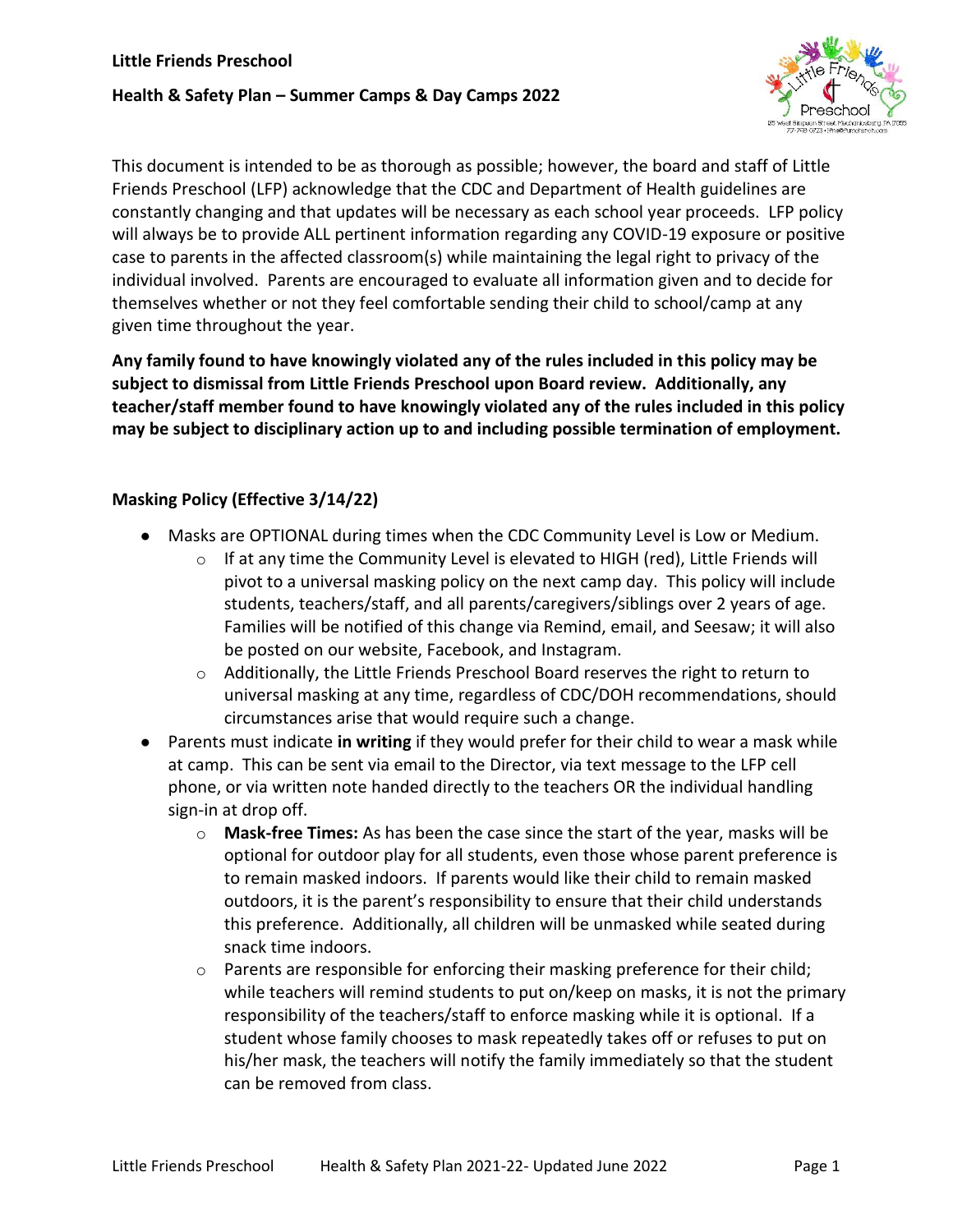- While LFP firmly intends to respect each family's choice and will do everything possible to facilitate that choice, teachers cannot be expected to disrupt the classroom environment by engaging in repeated power struggles with students over masking.
- Any student, teacher/staff member, or family member who has symptoms of mild illness (congestion, mild cough, sneezing, etc.) MUST wear a mask while inside the building until symptoms fully resolve. If a student develops symptoms while at camp, teachers will provide a kid-sized disposable mask for the student to wear and will immediately notify parents/guardians.
	- $\circ$  LFP understands that some discretion will need to be applied in some cases, such as seasonal allergies, etc.; if a student has a known non-contagious cause for mild symptoms, they will not be required to mask as long as symptoms remain consistent.
- Any student, teacher/staff member, or family member who has severe symptoms of illness (fever, persistent cough, nausea, diarrhea, lethargy, etc.) MUST remain home until symptoms fully resolve.
- Any student who is sent home due to **any** illness must remain home until symptoms have fully resolved OR a doctor's clearance for return to school has been provided. If applicable, a negative COVID test may be required for return to camp.
- It is the staff's recommendation that children who are masking should wear clips that can attach to clothing (like short lanyard, etc.) so that masks can be attached to their person when not in use, eliminating the need for storage of the masks because it never leaves the child's body. Little Friends Preschool will have disposable masks available for students/family members who may have forgotten to bring theirs to school, or in the event that masks get dropped on the floor.

### **Drop Off / Pick Up Procedures: Full Week Camps**

- Students should arrive no earlier than 8:45am; camp begins at 9:00am and classroom doors will remain closed until that time.
- All students will sanitize or wash hands immediately upon entering the classroom.
- Parents should enter through the "Main Entrance" tower doors with their child and proceed to their classrooms. Doors will be unlocked at 8:45am for drop off and at 11:45am for pick up
	- Between 9:15am and 11:45am doors will be locked for safety purposes. Any parent arriving at this time should plan to ring the doorbell at the main office entrance and sign in before delivering their child to their camp/picking up their child.

## **Drop Off / Pick Up Procedures: Day Camps**

- Students should arrive no earlier than 8:45am; camp sign-in begins at 8:50am and classroom doors will remain closed until 9:00am.
- Each family must sign in upon arrival; students will be given a name tag to wear for camp, as not all teachers will be immediately familiar with each child. Sign-in will take place in the lobby area to the right of the main entrance hallway.
- All students will sanitize or wash their hands immediately upon entering the classroom.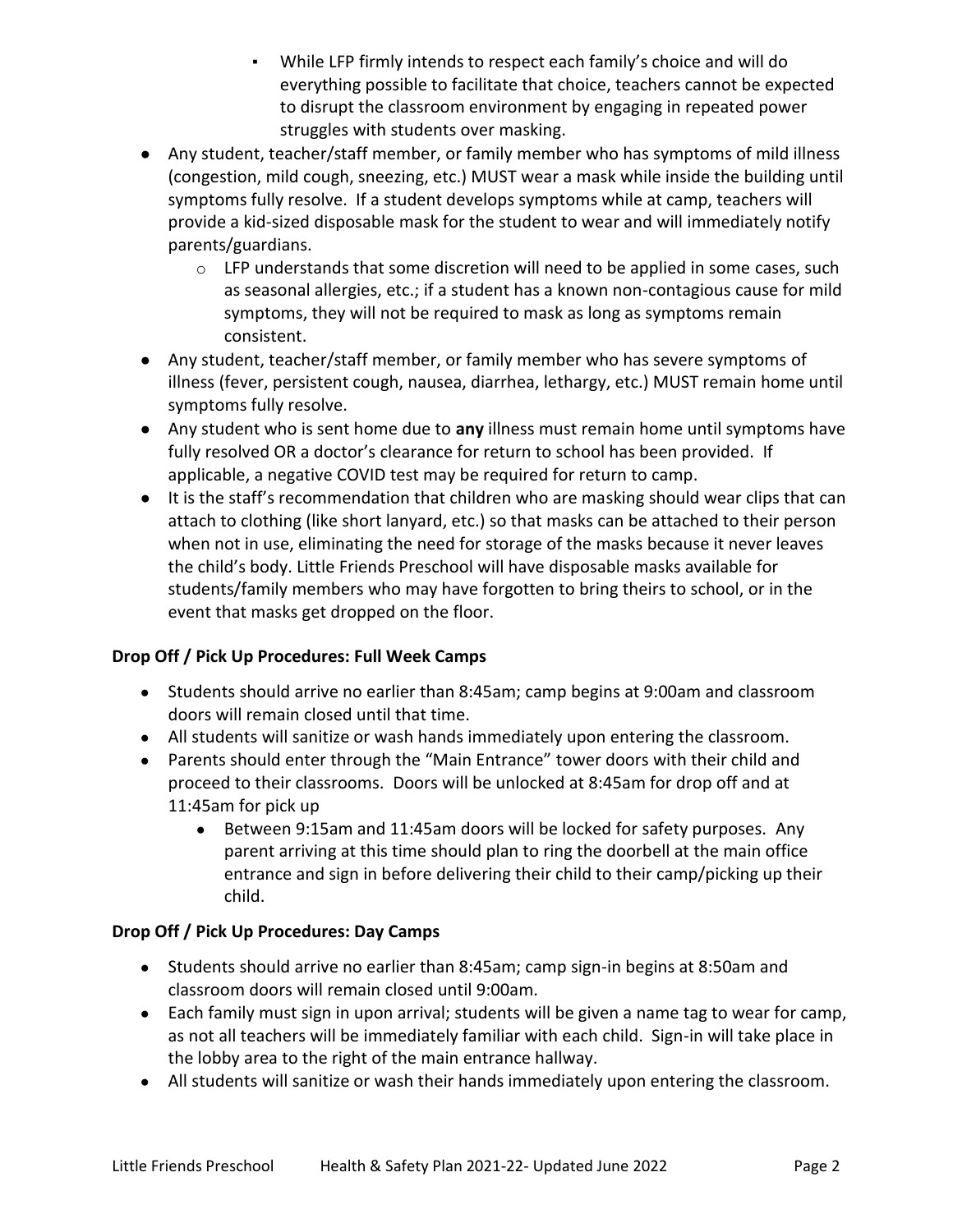- Parents should enter through the "Main Entrance" tower doors with their child. Doors will be unlocked at 8:45am for drop off and at 11:45am for pick up
	- Between 9:15am and 11:45am doors will be locked for safety purposes. Any parent arriving at this time should plan to ring the doorbell at the main office entrance and sign in before delivering their child to their camp/picking up their child.

#### **Fever and illness policy**

## **Please note: students should not be coming to camp with ANY untreated illness, even if it is determined to be unrelated to COVID-19.**

- Any student with a fever (100.4 or higher) must remain home from camp for a minimum of 24 hours AFTER their temperature normalizes and/or symptoms completely resolve WITHOUT the use of ibuprofen or acetaminophen.
- If a student displays symptoms of COVID-19 during the minimum 24-hour at-home period, it is highly recommended that the student be tested for COVID-19, with results being reported to the Pennsylvania Department of Health and the Little Friends Director via email at [lfns@fumchurch.com.](mailto:lfns@fumchurch.com)
- If a student has a fever and/or symptoms similar to those of COVID-19, is taken for appropriate medical care and is found to have something non-contagious (example: ear infection), the student may return to class after being placed on antibiotics for 24-hours. A doctor's note will be required for re-entry to school.
- While the Preschool understands the nature of childhood illnesses and viruses, school policies must put specific processes in place during this time of COVID-19 to keep students, staff and church safe during a time of pandemic. If you, your child or any member of your household who resides together has a fever and/or symptoms that could be indicative of COVID-19, please quarantine and consider getting tested. All COVID-19 positive tests and/or known exposures MUST be reported to the school, even if the individual involved is not the student; the Preschool staff will evaluate each situation individually to determine when your child may return to camp.
- Parents will be expected to complete a Student Screening Survey before heading to camp each morning. Please see Exhibit A at the end of this document.

#### **Snack**

- Children will be socially distanced whenever possible; students may be seated at a personal lap tray for snack time if requested by a parent, since this is a time where all students are unmasked.
- If your child has special food restrictions, please contact their teachers and the Director.
- Children will be asked to bring a spill proof water bottle from home.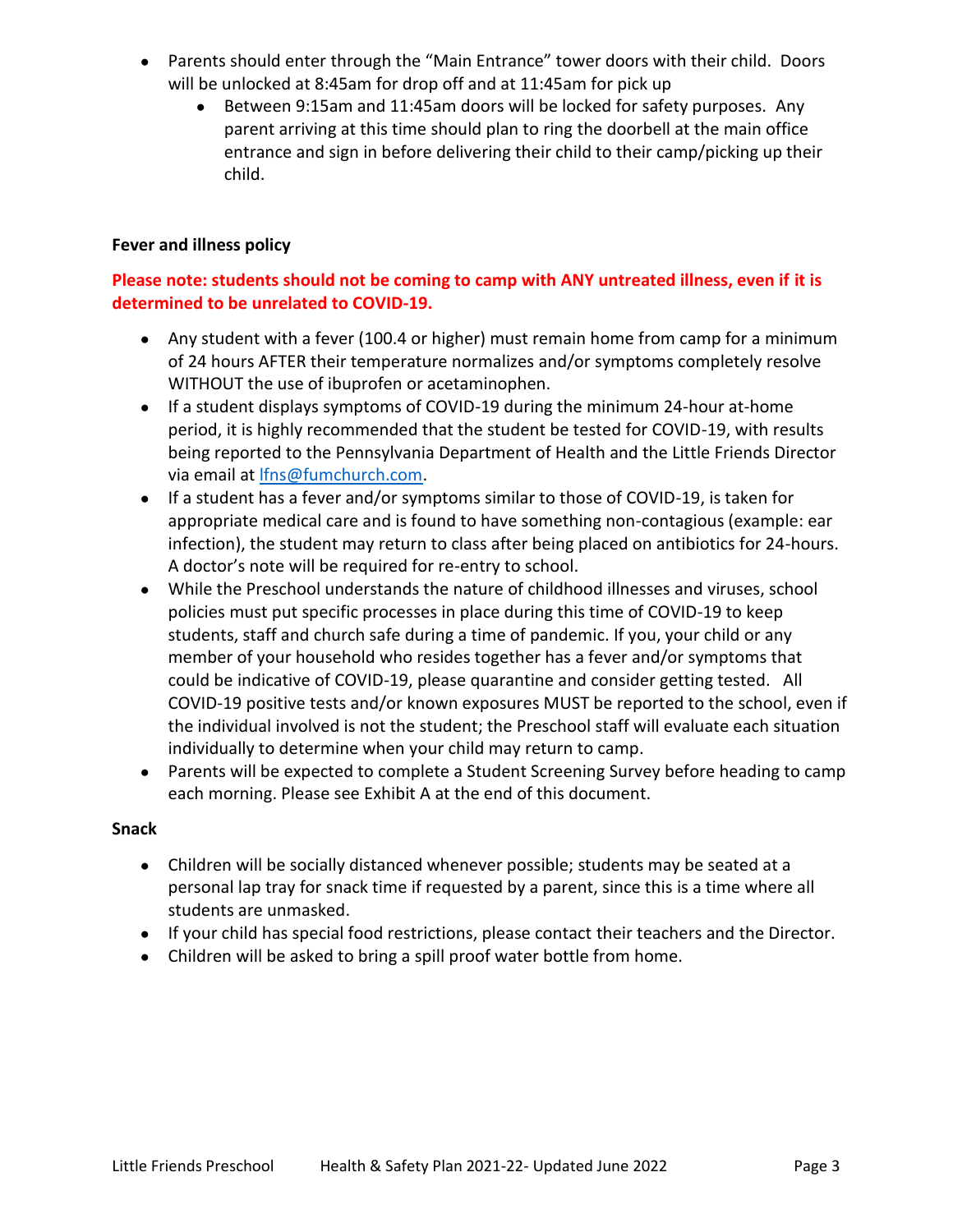## **End of Class Day Cleaning, Disinfecting and Sanitizing**

Teachers will remain in classrooms after camp each day to clean high-contact surfaces after each classroom use.

- Little Friends Preschool will be using CDC and EPA approved chemicals to treat all classroom surfaces.
- If a positive COVID-19 case is reported in an individual who was in a classroom, that classroom will be deep-cleaned and sanitized with a fogger before the next use of that room. If necessary, camps may be relocated to a different room temporarily until those cleaning procedures can take place.

## **COVID-19 Positive test result for student or staff member**

If a student OR a member of the student's household with whom they reside tests positive for COVID-19, protocols will be put in place based on recommendations from the CDC & Pennsylvania Department of Health.

- The affected person will remain at home for a **minimum** of 5 days after the onset of symptoms/fever, the receipt of a positive COVID-19 test result, or following any known close contact. A negative test taken on or after day 5 will allow a student to return to camp **masked**, as long as symptoms have started to resolve; masks must be worn for an additional 5 days per CDC recommendations. If the result of the test on or after day 5 is positive or if a family does not wish to re-test, the student must remain home for an additional 5 days (for a full 10-day quarantine) **or** until they test and receive a negative result. **Camp tuition will not be refunded/credited for unattended days due to personal illness and/or COVID-19 quarantine.**
- All positive test results should be reported to the Director as soon as possible.
	- Test results will be reported to the proper government agencies in accordance with HIPAA privacy laws.
- Parents will be notified immediately in the event of a potential exposure in a camp classroom.
	- Parents will be responsible for deciding if they feel comfortable allowing their child to complete the week of camp following an exposure; LFP will evaluate each situation as it arises, and will not be automatically closing camps/classrooms each time a positive case is reported.
	- If a parent does not feel comfortable allowing their child to complete the camp week following an exposure, a **credit** for unattended days may be applied to future camp weeks that a student is registered for OR toward September tuition for students who will be attending LFP in the fall. However, **refunds will NOT be given under any circumstances as long as the camp remains open**; this is so that the Preschool remains able to pay the teachers for their time.
- If multiple cases occur during a camp week, the Director and Board will determine whether cancellation of that camp is warranted depending on levels of community transmission. LFP will use guidelines put in place by the CDC, PA Department of Education and Department of Health.
- Teachers who are exposed to an individual with COVID-19 will have their unique situation evaluated by the Director and Board Chairman to determine if any quarantine is necessary according to the most up-to-date CDC and Department of Health guidelines for vaccinated individuals at the time the exposure occurs.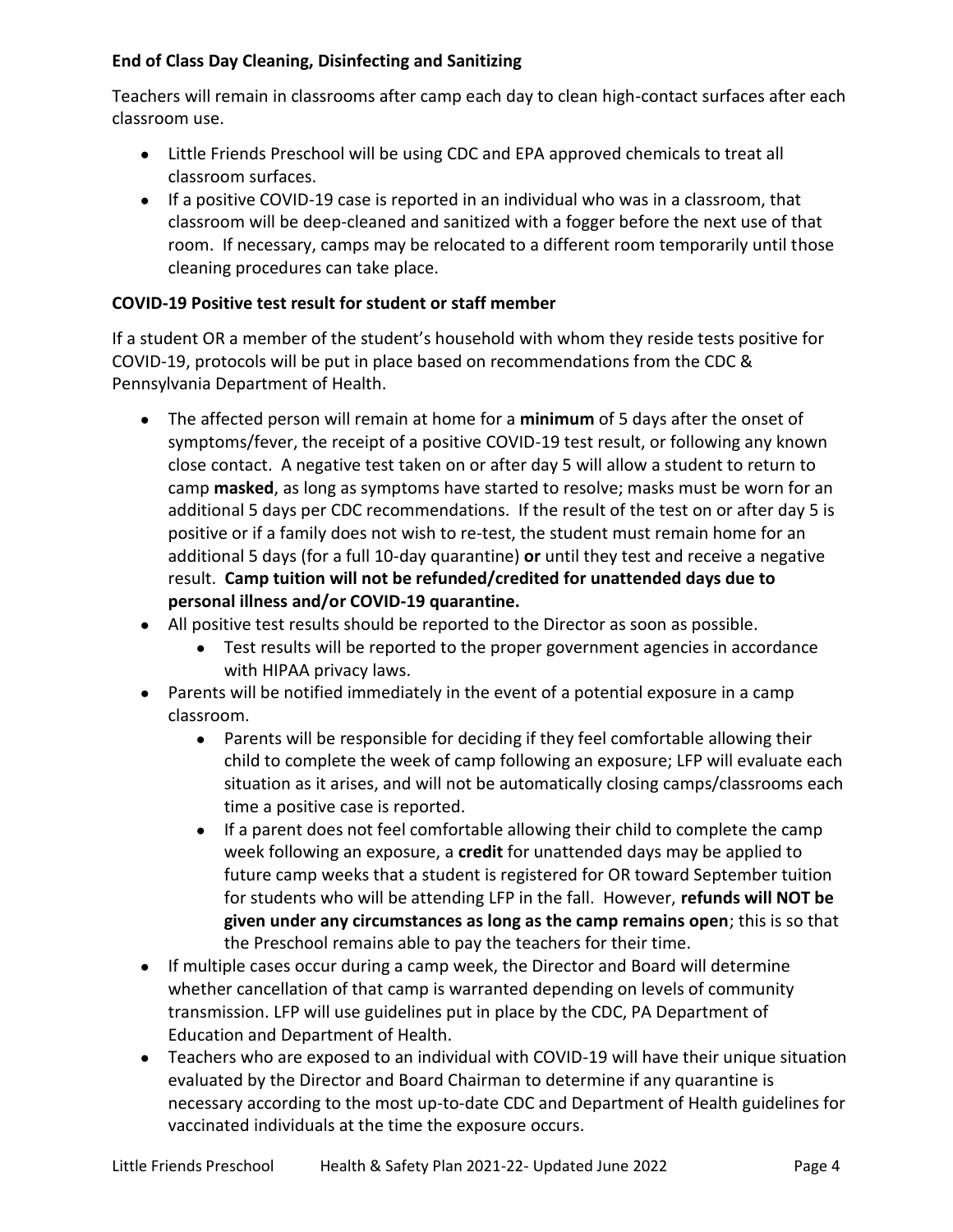\**Per a unanimous Little Friends Preschool Board decision on December 29, 2021, all teachers/staff must be fully vaccinated. This policy will follow the most up-to-date meaning of "fully vaccinated" as defined by the CDC.*

#### **MINOR PARTICIPANT WAIVER, RELEASE, INDEMNIFICATION OF ALL CLAIMS & COVENANT NOT TO SUE**

All students must have the above referenced document fully executed by their parents or legal guardians prior to the commencement of the first day of in-person classes. Any child who does not have this waiver & release form in place will not be permitted to attend camp weeks OR day camps at Little Friends Preschool. A waiver signed at any time during the summer months (June through August 2022) will apply to ALL attended activities during that time; parents will not have to re-sign each time their child attends a camp/day camp. LFP will also not require parents to resign this document in the event the Health & Safety policy is updated; updated copies of this policy will be posted to the school's website and shared with families via email. Any concerns regarding the updated policy must be brought to the Director's attention immediately; otherwise, the existing waiver will be considered valid.

#### **Additional Considerations:**

Through a gift by a very generous, private donor, First United Methodist Church has installed Bipolar Ionization technology throughout the church, including in the Little Friends education wing and Sanctuary. This technology "scrubs" the air, effectively supercharging oxygen molecules in the air which stick to viruses, bacteria, mold and allergens, deactivating their receptors. In simple terms, this technology makes the virus molecules slippery and therefore unable to cling to surfaces or human airways. Johns Hopkins, Children's Hospital of Boston and the University of Maryland Medical Center are some institutions that use this same technology. Although LFP cannot guarantee its efficacy, the hope is that this technology will allow all to breathe a little easier.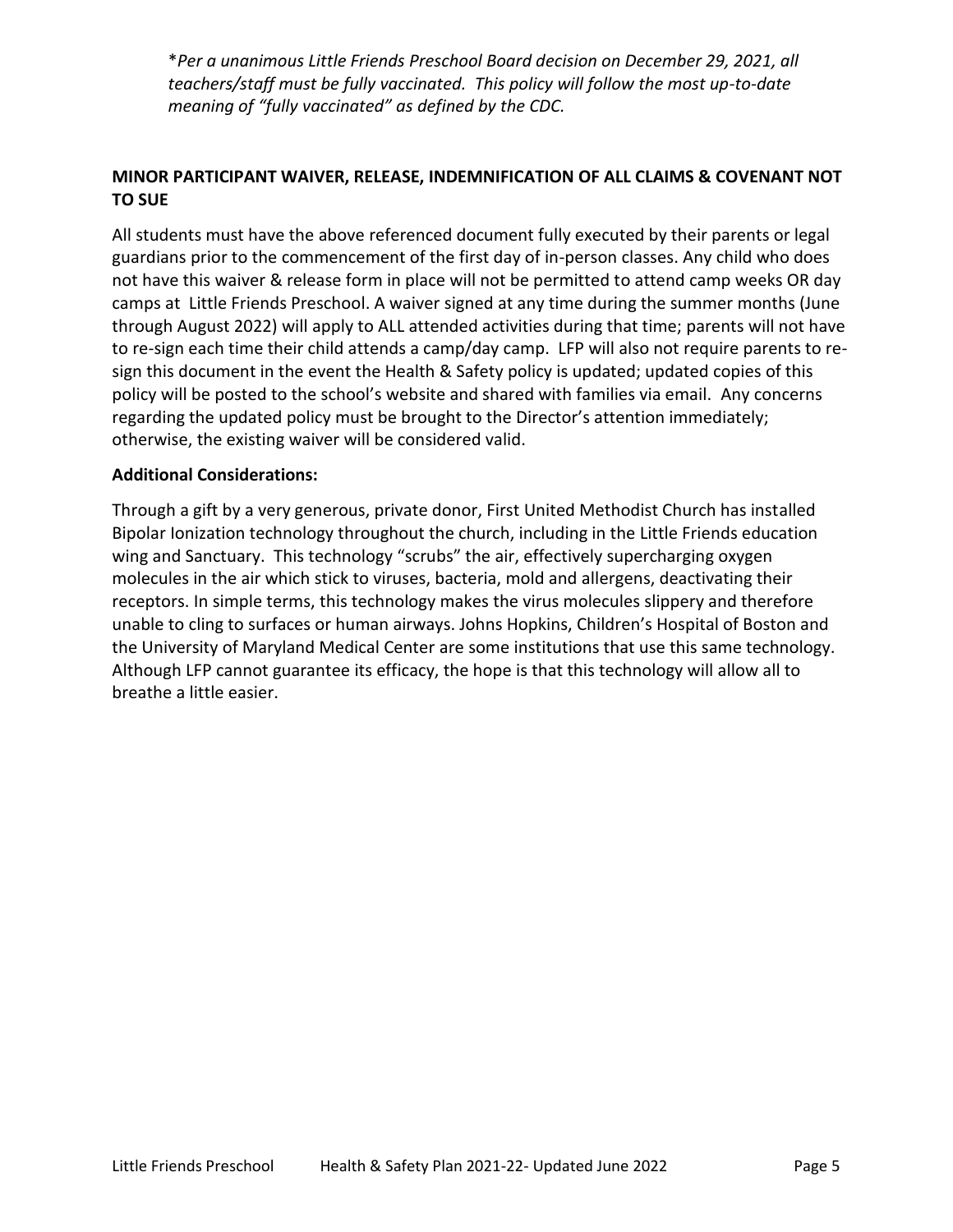## **Little Friends Preschool**

# **STUDENT & STAFF MEMBER SCREENING TOOL**

Students and staff members of Little Friends Preschool should screen for any of the following conditions **EACH DAY BEFORE leaving** home.

| List A                                | List B                                       |
|---------------------------------------|----------------------------------------------|
| Mild Cough (dry or productive)        | Persistent Cough (dry or productive)         |
| Sore Throat                           | Shortness of Breath or Difficulty Breathing  |
| Mild Congestion or Runny Nose (clear) | New loss of sense of smell                   |
| Sneezing                              | New loss of sense of taste                   |
|                                       | Fever (measured or subjective)               |
|                                       | <b>Chills</b>                                |
|                                       | Repeated shaking with Chills (Rigors)        |
|                                       | Nausea or Vomiting                           |
|                                       | Diarrhea                                     |
|                                       | Muscle or Body Aches                         |
|                                       | Headache                                     |
|                                       | Fatigue/Lethargy                             |
|                                       | Severe Congestion or Runny Nose (discolored) |
|                                       |                                              |

**WEAR A MASK IF THE STUDENT/STAFF MEMBER or ANY household member exhibit ANY symptoms in List A.**

**PLEASE STAY HOME IF THE STUDENT/STAFF MEMBER or ANY household member exhibit ANY symptoms in List B.**

**PLEASE STAY HOME IF THE STUDENT/STAFF MEMBER or ANY household member is taking Ibuprofen (Advil, Motrin) or Acetaminophen (Tylenol) to treat or reduce a fever.**

**PLEASE STAY HOME IF THE STUDENT/STAFF MEMBER or ANY household member have a fever of 100.4 or higher.**

It is understood that some people suffer from seasonal or other allergies and may have CHRONIC CONDITIONS (such as asthma) that mimic any of the symptoms above.

If a student or staff member is exhibiting new symptoms not typical for their usual presentation, they should remain at home.

*For example: If an individual has seasonal allergies and gets a runny nose and itchy eyes during the fall, they do not have to remain home for a runny nose and itchy eyes. But if they have a runny nose and itchy eyes AND a NEW SYMPTOM listed above, they should remain home until symptoms resolve.*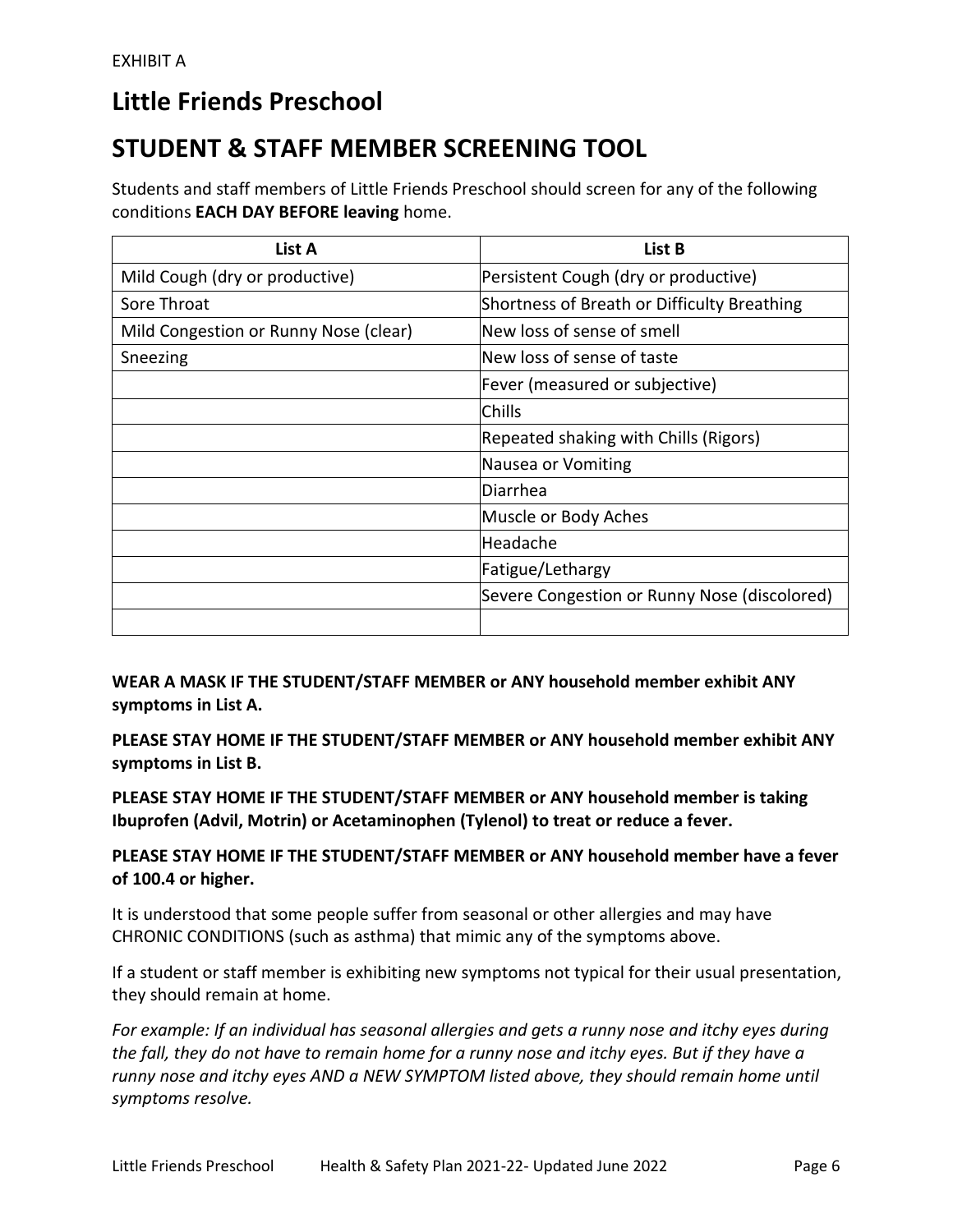

## **MINOR PARTICIPANT WAIVER, RELEASE, INDEMNIFICATION OF ALL CLAIMS & COVENANT NOT TO SUE**

**NOTICE: THIS IS A LEGALLY BINDING AGREEMENT**. Read this document carefully and in entirety. By signing this agreement, you give up your right and the named minor's right to bring a court action to recover compensation or obtain any other remedy for any personal injury or property damage however caused arising out of the named minor's participation in Little Friends Preschool programming or use of the Little Friends Preschool/First United Methodist Church facility/equipment, now or any time in the future.

#### **Acknowledgment of Risk**

I, in my legal capacity as the parent/guardian of the minor named below, do hereby acknowledge and agree that participation in Little Friends Preschool summer camps & day camps or use of the Little Friends Preschool/First United Methodist Church facilities comes with inherent risks. I have full knowledge and understanding of the inherent risks associated with participating in programming or using the facility/equipment, including but in no way limited to: (1) slips, trips, and falls, (2) athletic injuries, and (3) illness, including exposure to and infection with viruses or bacteria. I further acknowledge that the preceding list is not inclusive of all possible risks associated with participating in Little Friends Preschool or using the Little Friends Preschool/First United Methodist Church and that said list in no way limits the operation of this Agreement.

**\_\_\_\_\_\_\_** *Initials*

#### **Coronavirus / COVID-19 Warning & Disclaimer**

Coronavirus, COVID-19 is an extremely contagious virus that spreads easily through person-to-person contact and airborne droplets. Global, federal and state authorities recommend social distancing as a means to prevent the spread of the virus. COVID-19 can lead to severe illness, personal injury, permanent disability, and death. Participating in Little Friends Preschool camps & other programs or accessing Little Friends Preschool/First United Methodist Church facilities could increase the risk of contracting COVID-19. Little Friends Preschool in no way warrants that COVID-19 infection will not occur through participation in Little Friends Preschool camps or programs or use of Little Friends Preschool/First United Methodist Church facilities.

**\_\_\_\_\_\_\_** *Initials*

#### EXHIBIT B

#### **Waiver, Release, Indemnification & Covenant Not to Sue**

In consideration of my child's participation in Little Friends Preschool and/or use of the Little Friends Preschool/First United Methodist Church facilities, I, the undersigned parent/guardian of the minor named below, on my behalf and that of the minor named below, my heirs, representatives, executors, administrators, and assigns, DO HEREBY RELEASE Little Friends Preschool officers, directors, employees,